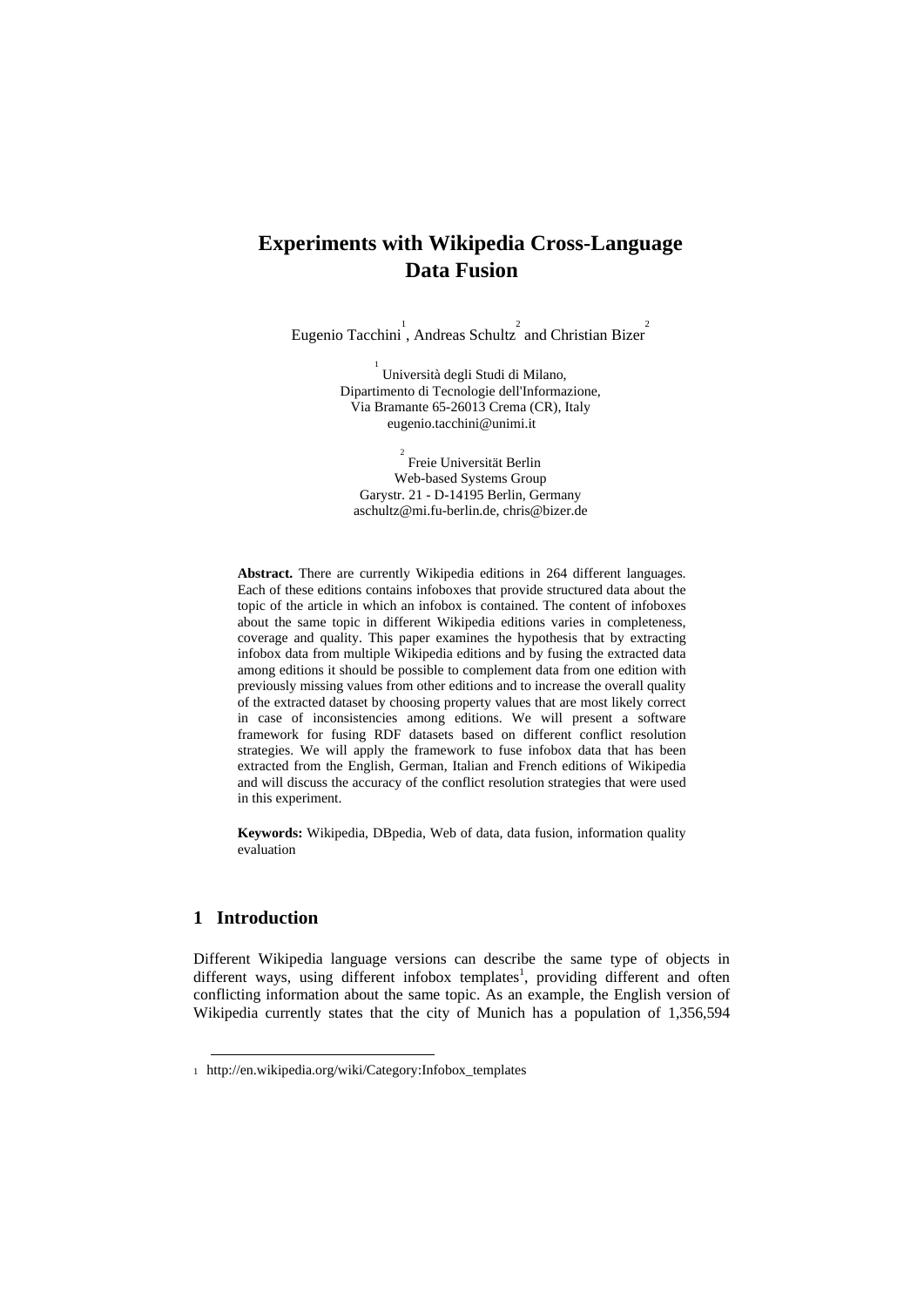people while according to the German version the population of the same city is 1,315,476.

Handling these differences by applying data fusion algorithms can increase the information quality [1] of the resulting knowledge base if compared to the knowledge base derived from single Wikipedia editions: in the previous example it would be desirable for a user who enquires about the population of Munich to get the value provided by the German edition, which is more up-to-date, instead of the value provided by the English one. To get these results we need good heuristics which help recognize the correct dataset (Wikipedia edition) to choose from.

This paper examines the hypothesis that by extracting infobox data from multiple Wikipedia editions and by fusing the extracted data among editions it should be possible to complement data from one edition with previously missing values from other editions and to increase the overall quality of the extracted dataset by choosing property values that are most likely correct in case of inconsistencies among editions.

The work is structured as follows: we review related work in section 2; we give an overview of the DBpedia information extraction architecture, which we used to extract infobox data from different Wikipedia editions, in section 3; section 4 describes the data fusion framework that was used to merge data between editions. Section 5 presents the results of our experiments with applying different conflict resolution strategies to merge data between Wikipedia editions and estimates the accuracy of the fused datasets by comparing them to external "trusted" data.

### **2 Related Work**

Data fusion is the process of merging multiple records representing the same realworld object into a single, consistent, and clean representation [3]. Beside of identity resolution, data fusion involves choosing the values that are most likely correct out of conflicting values within different data sets by applying conflict resolution strategies.

Data fusion is mainly addressed in the database research field. An overview of the field is given by Bleiholder and Naumann in [3].

In order to develop conflict resolution strategies for the Wikipedia use case, we reviewed existing work on Wikipedia information quality assessment. In [5] two metrics are used as a simple measure for the reputation of an article: Rigor (total number of edits of an article) and Diversity (total number of unique editors); the authors also verify that these measures positively change if an article gets a press citation. In [6] a rich citation-based trust evaluation is implemented. In [7] a list of quality metrics such as number of registered user edits, article length, currency, number of unique editors are applied to compute the quality of an article; as an experiment, the computed quality is used trying to recognize the *featured* Wikipedia articles. In [8] a Bayesian network model is used to compute the trust of an article, based on who edited the article (unregistered user, registered user or administrators) and on the status of the article (normal, to be cleaned, featured).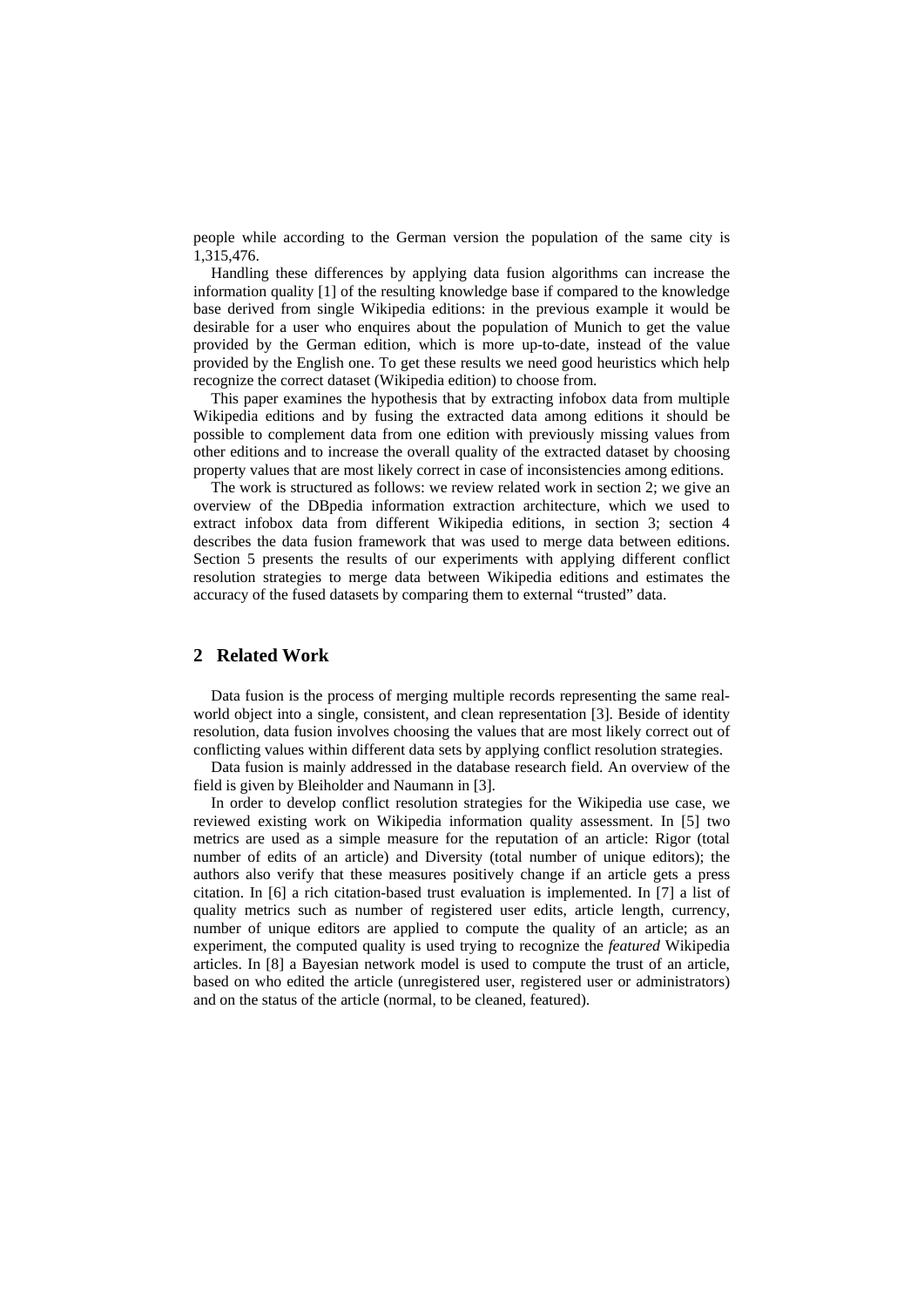## **3 Infobox Data Extraction**

The DB pedia project<sup>2</sup> extracts structured information from Wikipedia and makes this information available on the Web of Data [2]. Over 2.6 million Wikipedia entities are currently described in RDF [9], published according to the Linked Data principles [10, 11] and queryable via SPAROL [12].

Besides free text, Wikipedia articles contain structured information in the form of links, geo-coordinates, categories, links between different language versions of an article and infobox-templates which contain facts in a table like fashion. The aim of the DBpedia extraction framework<sup>3</sup> is to parse this information and to transform it into a consistent structural form, namely RDF. Wikipedia data dumps offered by the Wikimedia Foundation serve as the main data source in the extraction process.

We have used the DBpedia information extraction framework to extract infobox data from English, German, Italian and French editions of Wikipedia. The extraction framework also solves several problems that would otherwise hinder the fusion of the different language versions.

At first a common ontology has to be established for all participating sources. For this purpose we used the already existing DBpedia ontology<sup>4</sup> and we applied the mapping based approach of the extraction framework to the Wikipedia versions which we needed for our experiments. The main idea is to map infobox-templates coming from different Wikipedia editions which describe the same concept to the same class of the ontology and to map template properties to ontology properties.

The next step is to establish unique URIs of resources among the different Wikipedia editions; this step can be seen as the linking or duplicate detection step done in data integration. The employed approach to generate DBpedia URIs is to take the unique article name and prepending the DBpedia specific namespace (http://dbpedia.org/resource/) to it; however, article names can differ among language editions, so the Wikipedia interlanguage  $\text{links}^5$  are exploited to identify every resource by the URI of its English-edition equivalent (if existent) in order to achieve unique identifiers.

An advantage of the afore-mentioned mapping-based approach is that it handles a third problem regarding data fusion, the representation of literals. Literals can be found in all kinds of formats and units, strongly depending on the language edition. The canonization of these values is part of the DBpedia extraction framework and facilitates an easier handling in the fusion process.

For our experiments the following language versions of Wikipedia were extracted and mapped to the common ontology: German, Italian and French, while the English version was already mapped to the DBpedia ontology and extracted<sup>6</sup>.

 <sup>2</sup> http://wiki.dbpedia.org/

<sup>3</sup> http://wiki.dbpedia.org/Documentation

<sup>4</sup> http://wiki.dbpedia.org/Ontology?v=1cwu

<sup>5</sup> http://en.wikipedia.org/wiki/Help:Interlanguage\_links

<sup>6</sup> http://download.wikimedia.org/backup-index.html Versions of the Wikipedia dumps: en 08.10.2008, de 11.10.2008, it 30.10.2008, fr 17.10.2008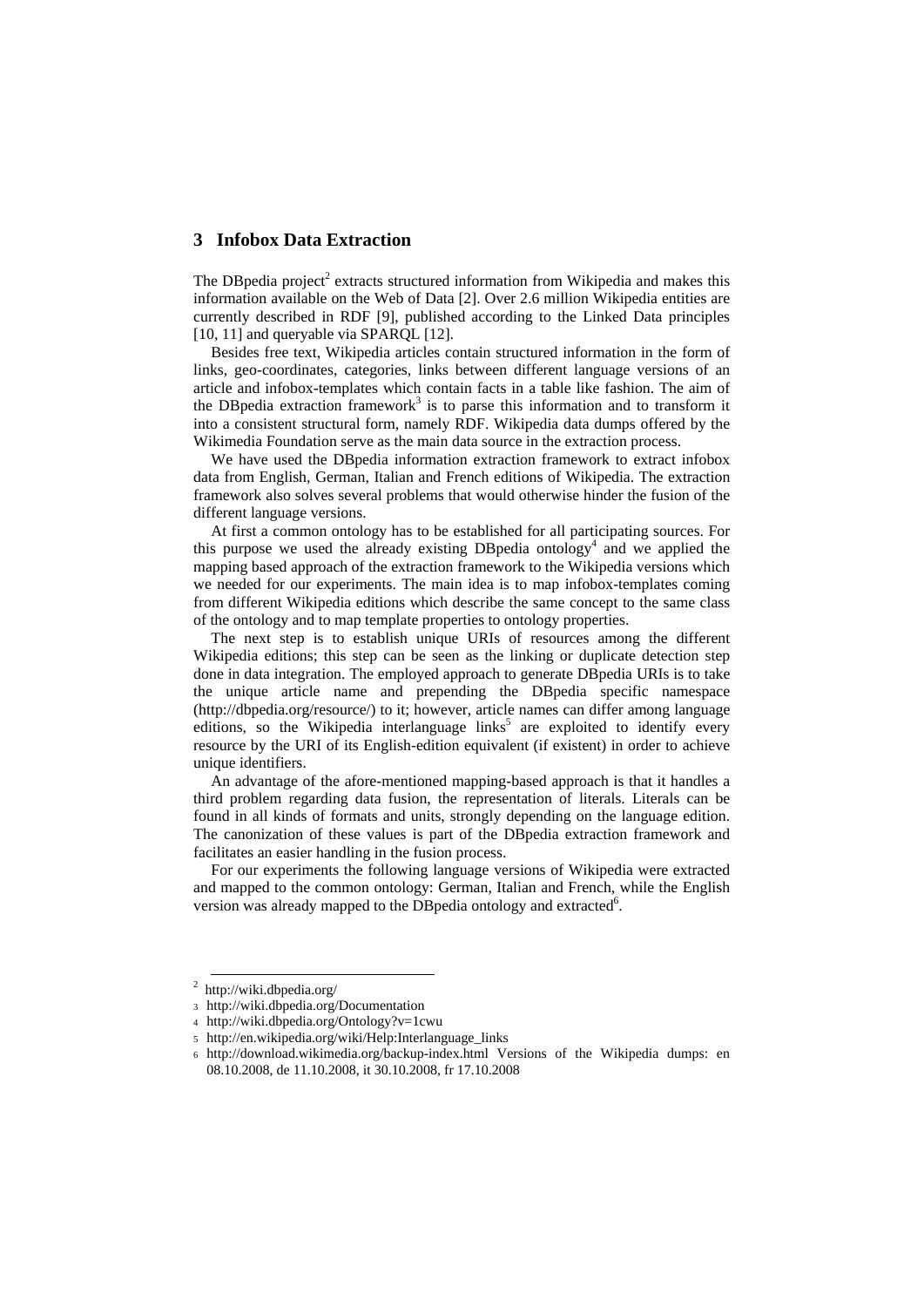### **4 Data Fusion Framework**

We have developed a framework for fusing RDF data from local and remote RDF data sources. The framework conducts two basic steps: 1. query each source to get the required data, and 2. apply a strategy to merge the data from the different sources. Strategies apply different heuristics and thus lead to different outcomes. Provenance information in the resulting dataset is preserved by distributing the outcome to different named graphs [13], one for each source.

For our experiments we developed several strategies for the complementation and conflict resolution of the source data, ranging from a simple union with duplicate elimination to quality based conflict resolution. Table 1 and 2 summarize the strategies. The strategies are partitioned in augmentation and quality related strategies. The goal of the former is solely a quantitative one, whereas the latter, choosing on the base of a quality evaluation process, focuses on increasing the quality of the resulting dataset, albeit they often also augment it. It should be noted that in every single execution of a strategy the data for one property of exactly one entity of the specified class is processed.

 **Table 1.** Augmentation based strategies

| Onevalue | This strategy chooses the first value it comes across only. A    |  |
|----------|------------------------------------------------------------------|--|
|          | check order of the sources can be defined.                       |  |
| Union    | All values from all sources are taken for the resulting dataset. |  |
|          |                                                                  |  |

| Democratic            | The choice is based on the number of sources which        |
|-----------------------|-----------------------------------------------------------|
|                       | share the same value for the same<br>object               |
|                       | instance/property couple. It is also possible to assign a |
|                       | weight for each source.                                   |
| Geographic            | The choice is based on the provenance information of      |
|                       | the examined entity.                                      |
| Edits number          | The choice is based on the number of edits a page has     |
|                       | received since its creation.                              |
| Filtered edits number | Same as above but the edits marked as "Minor" by the      |
|                       | users are not taken into consideration.                   |
| Unique editors number | The choice is based on the number of different users      |
|                       | who edited a page since its creation.                     |
| Accesses number       | The choice is based on the number of visits a page has    |
|                       | received since its creation or in general since a         |
|                       | starting date                                             |
| Last update date time | The choice is based on the date and time of the most      |
|                       | recent edit a page has received                           |

 **Table 2.** Quality based strategies

We will explain the quality based strategies in more detail as follows:

**Democratic**: This strategy is useful if many sources exist and/or the data of these sources overlap to a high degree. All candidate values are handled like in a majority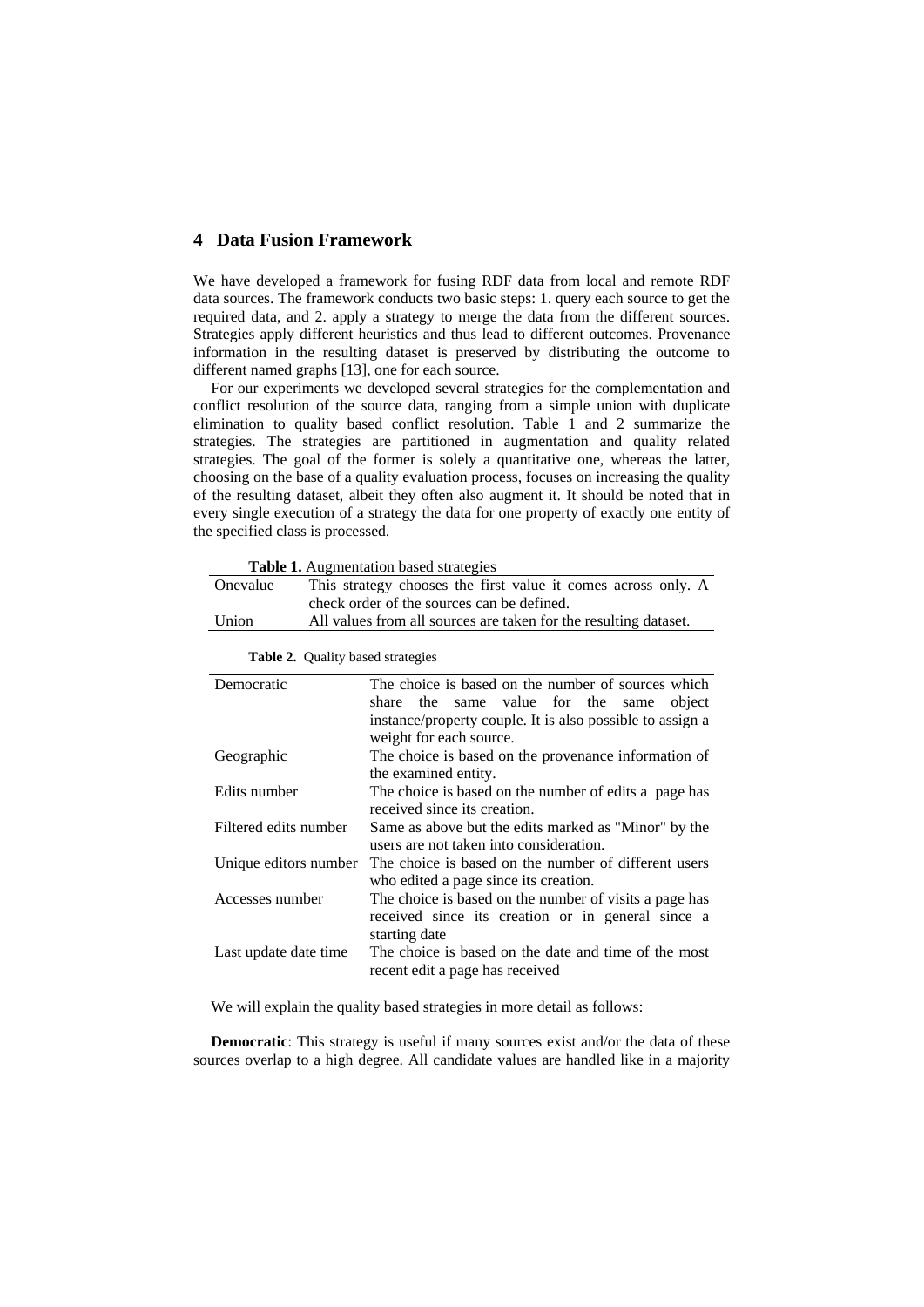decision: the value that gets the most votes - in this case, appears in the most sources – will be chosen. Additionally the user can define a weight for each source, that affects the ranking.

**Geographic provenance strategy**: The idea behind this strategy is the assumption that the information of concepts that are localized - like cities for example - is better maintained by people who are located near this concept. The term "location" could also be expanded in a broader or more abstract sense like "intellectual proximity" or "cultural proximity". For this strategy it has to be clearly defined how to categorize the entities and the sources, so the information is chosen by the source that falls into the same category of the entity. An example is to categorize cities by their "country property" (e.g. locatedIn) and choose the information from the source of the same country, in our case the suitable DBpedia language edition.

**Wikipedia based quality strategies**: The Wikimedia Foundation and other institutions offer metadata<sup>7</sup> for each page that include various statistics gathered about the changes that occur. The idea is to use these statistics to compute a quality ranking of the data from different sources, in our case, for the different language versions of an article in DBpedia. So this is a Wikipedia/DBpedia specific strategy. Table 2 shows all the implemented approaches for computing scores from this metadata which could be alternatively chosen; for the first four cases holds: the higher the number, the higher the score; for the last one, pages having more recent updates get higher score.

The developed data fusion famework provides for applying different fusion strategies to different properties of an entity. All aspects of the fusion process can be defined in a XML configuration file. The different configuration options are explained in the following.

The data sources are defined under the element *source* as shown in the example below:

```
<source id="dbpedia-en" type="sparql-endpoint" 
augment="true"> 
   <url>http://localhost/sparql</url> 
   <graph>dbpedia-en</graph> 
</source>
```
-

<sup>7</sup> sources of the Wikipedia quality indicators:

 <sup>-</sup> Accesses numbers: http://wikistics.falsikon.de/dumps.htm (July, August and September) - Other indicators:

http://download.wikimedia.org/itwiki/20081030/itwiki-20081030-stub-meta-history.xml.gz http://download.wikimedia.org/enwiki/20081008/enwiki-20081008-stub-meta-history.xml.gz http://download.wikimedia.org/dewiki/20081206/dewiki-20081206-stub-meta-history.xml.gz http://download.wikimedia.org/frwiki/20081201/frwiki-20081201-stub-meta-history.xml.gz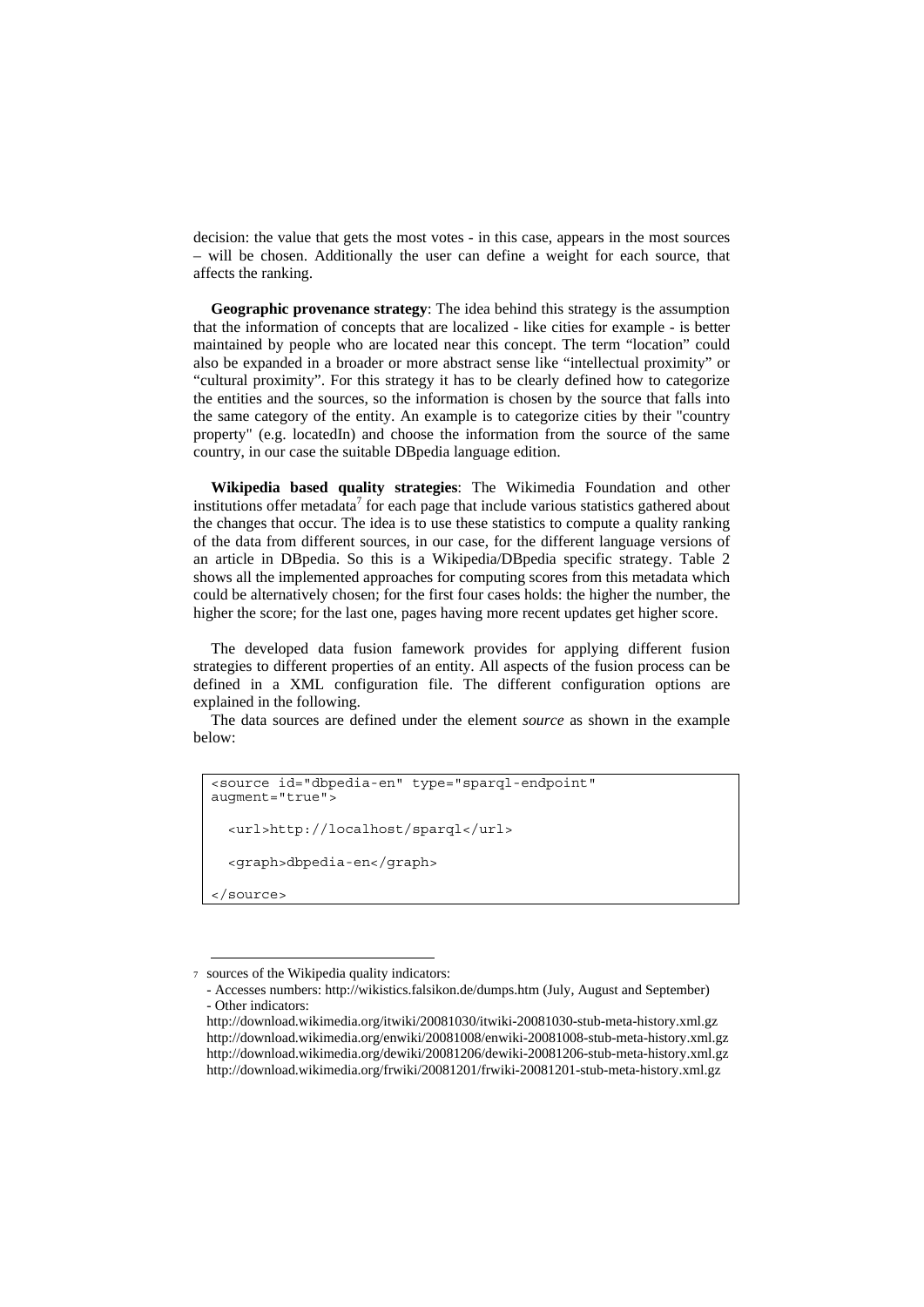The *id* attribute is the unique name of the source; the *type* characterizes the access method that, in this version, is limited to SPARQL-endpoints. The optional augment *attribute*, if set for one source, makes sure that entities from other sources not present in the augmented one will be ignored. This attribute was set for the English DBpedia dataset for all our experiments: an entity from a non-English dataset not available in the English dataset was therefore ignored.

Besides attributes source-elements have two sub-elements: *url* and *graph*, which define the URL of the SPARQL-endpoint and optionally the named graph containing the data.

An optional default setup of fusion strategies is possible under the element *strategy-config* and can be used to set default configurations for each strategy for later reuse. Such a definition of a strategy element has the following structure:

```
<strategy-config> 
  <strategy type="single-value" name="democratic"> 
     <args> 
            <arg id="dbpedia-en" value="3" /> 
            <arg id="dbpedia-de" value="2" /> 
            <arg id="dbpedia-it" value="2" /> 
            <arg id="dbpedia-fr" value="2" /> 
     </args> 
  </strategy> 
 … 
</strategy-config>
```
Types can be set to *single-value* or *set-value*, which practically means that for a specific property only one value per entity should be chosen or a set of values. Birth date of a person is an example for the single value case, whereas band members would be a candidate for the set-value case. An optional *args* element defines the strategy arguments in an associative array fashion and is used to set up the strategy. Fusion strategies are applied to properties of specific classes: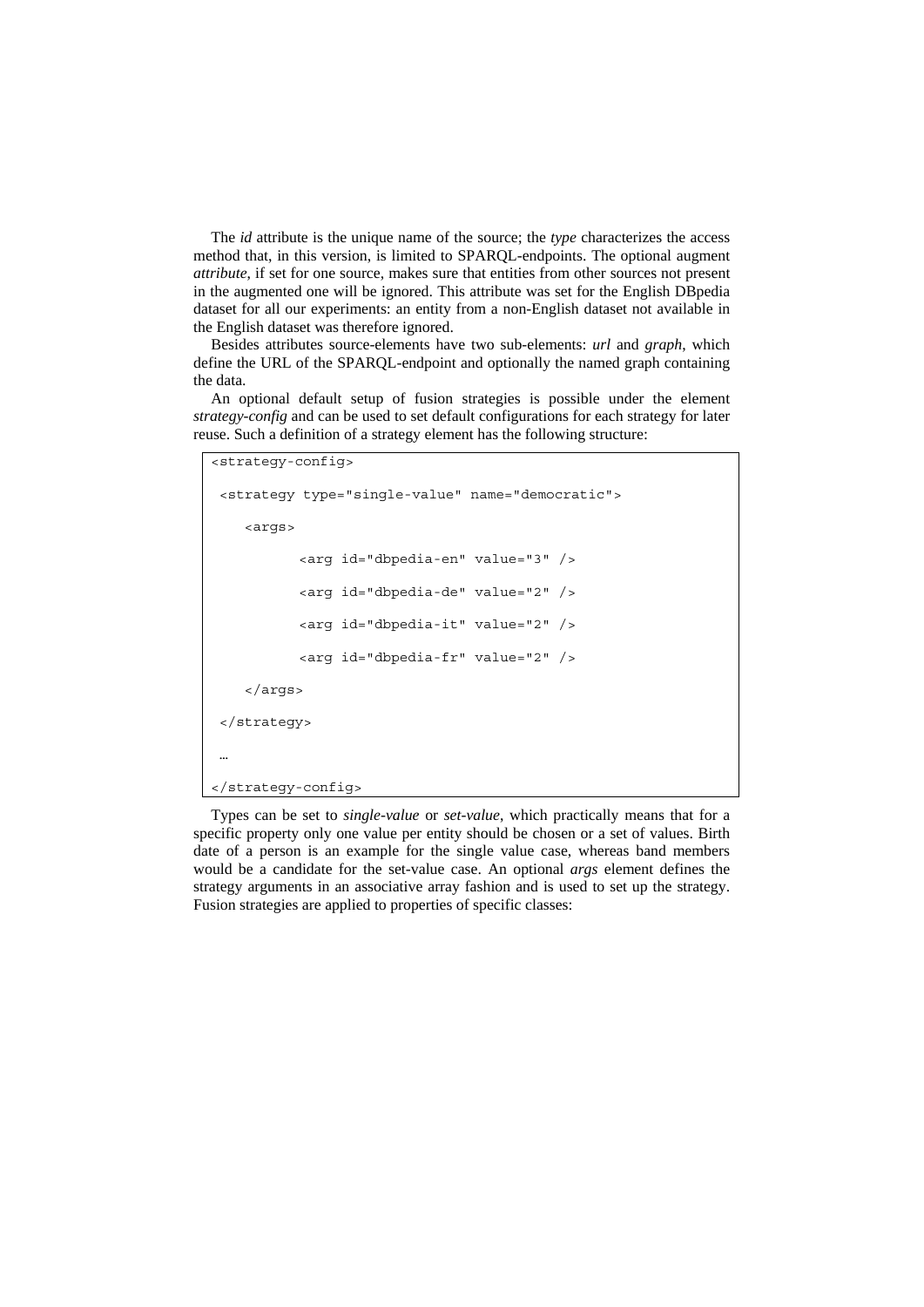```
<class URI="http://dbpedia.org/ontology/Film"> 
   <property URI=" http://dbpedia.org/ontology /runtime"> 
     <strategy type="single-value" name="democratic" /> 
   </property> 
</class>
```
In this case no arguments are supplied to the strategy and in this way the default configuration - only if defined beforehand - is used.

## **5 Experiments**

In order to test our framework, we applied it to different classes of objects extracted from Wikipedia infoboxes, selecting specific properties for each class. We evaluated the information quality of our resulting dataset comparing it with the information extracted from sources external to Wikipedia which we assume to be accurate. As our goal was to improve the English dataset (which is the one currently used by DBpedia to answer queries), the same evaluation was also performed on this dataset only (without applying data fusion); in this way we could verify if the fusion process impacted positively on the information quality level. This is the general approach we used for the experiments, in order to easily get the results, for some classes additional or different steps were done. Three of the experiments we did are described in details in the following paragraphs.

### **5.1 Dataset augmentation using a simple UNION operator**

The first experiment focused on the use of the union operator applied to object properties. We chose to extract the starring property of Wikipedia articles about movies. The strategy was thus to just merge starring information coming from different Wikipedia editions in order to produce a resulting movies-actors dataset which was more complete than the one provided by the English edition only.

We extracted, using the DBpedia extraction framework, the value of the starring property for all the articles that used the "Infobox Film" template in the English version. Analogue templates are used by the German (Infobox Film), Italian (Film) and French (Infobox Cinéma (film)) versions; all the infobox templates included the starring property and this allowed for extracting its value from the four different language versions.

At the end of the process we managed to extract starring information for 30,390 movies and 118,897 movie-actor triples for the English version of Wikipedia, 7,347 movies and 42,858 movie-actor triples from the German version, 6,759 movies and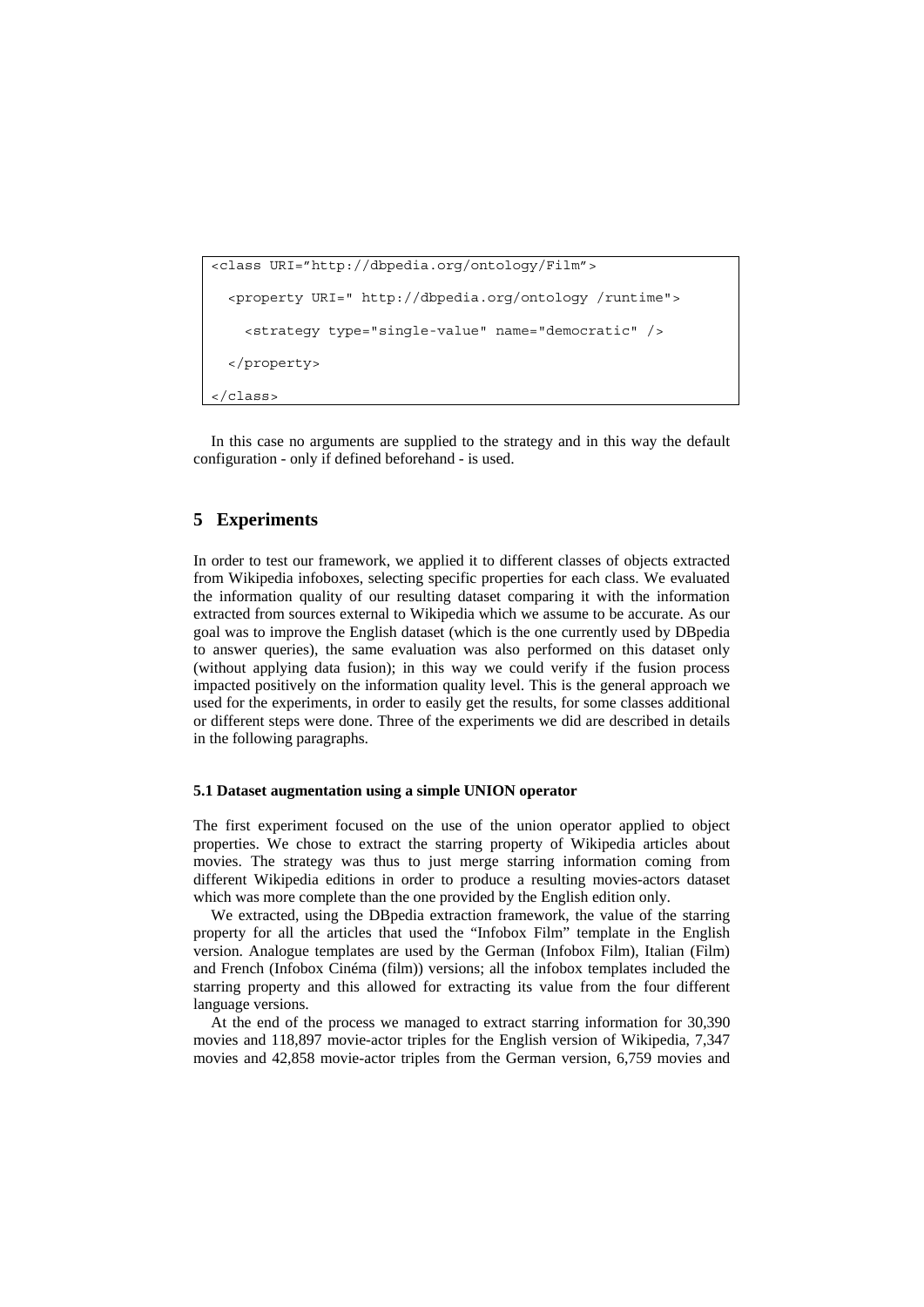31,022 movie-actor triples from the Italian version, 1,171 movies and 3,739 movieactor triples from the French version.

We then used our framework to produce a new dataset of movies which includes the starring values from all four starting dataset and we get a dataset composed by 143,654 movie-actor triples, augmenting the English dataset by 20.82%.

We then created a dataset composed only of the movie-actor triples added to the English dataset and compared this dataset with the IMDB database<sup>8</sup>, which provides, among other data, for each movie, the list of actors who played a role in it.

In order to link DBpedia extracted movies and actors with the corresponding IMDB entries we used movie titles and actor names. In this example the linking process couldn't be accurately done like in the following experiments because movie titles and actor names in the IMDB dataset are not unique and are expressed in a format that differs from the one of DBpedia.

After this linking procedure we got 11,224 movie-actor triples and 61% of them are positively verified by the IMDB database check. The result of the experiment is positive because we expanded the dataset and most of the movie-actor triples were correct.

#### **5.2 Data fusion using different information quality indicators**

The second experiment we did focused on the use of the Wikipedia-based information quality indicators implemented in the framework. We took into consideration Wikipedia articles about minor planets; in particular we extracted the values of the orbital eccentricity property. This is a property whose values we could check from the MPC Orbit (MPCORB) Database<sup>9</sup>, a public database which contains orbital elements for more than 200,000 minor planets. The strategy was thus to fuse information coming from different Wikipedia editions using some of the implemented quality indicators proposed in literature in order to produce a resulting planets dataset whose information quality was higher than the one provided by the English edition only, i.e. whose orbital eccentricity values were closer to the ones provided by the MPCORB database.

We extracted, using the DBpedia extraction framework, the value of the eccentricity property for all the articles belonging to the "planets" class i.e. the articles that uses the "Infobox Planet" template in the English version. Analogue, though not identical, templates are used by the German (Infobox Asteroid), Italian (Corpo celeste) and French (Infobox Planète mineure) versions; all the infobox templates included the eccentricity property and this allowed to extract its value for the four different language versions.

At the end of the process we managed to extract eccentricity information for 11,682 planets from the English version of Wikipedia, 11,251 planets from the Italian version, 2,502 planets from the German version and 267 planets from the French version.

-

<sup>8</sup> ftp://ftp.fu-berlin.de/pub/misc/movies/database/, data retrieved 2009 Feb. 23

<sup>9</sup> http://www.cfa.harvard.edu/iau/MPCORB.html, vers. 2009 Feb. 5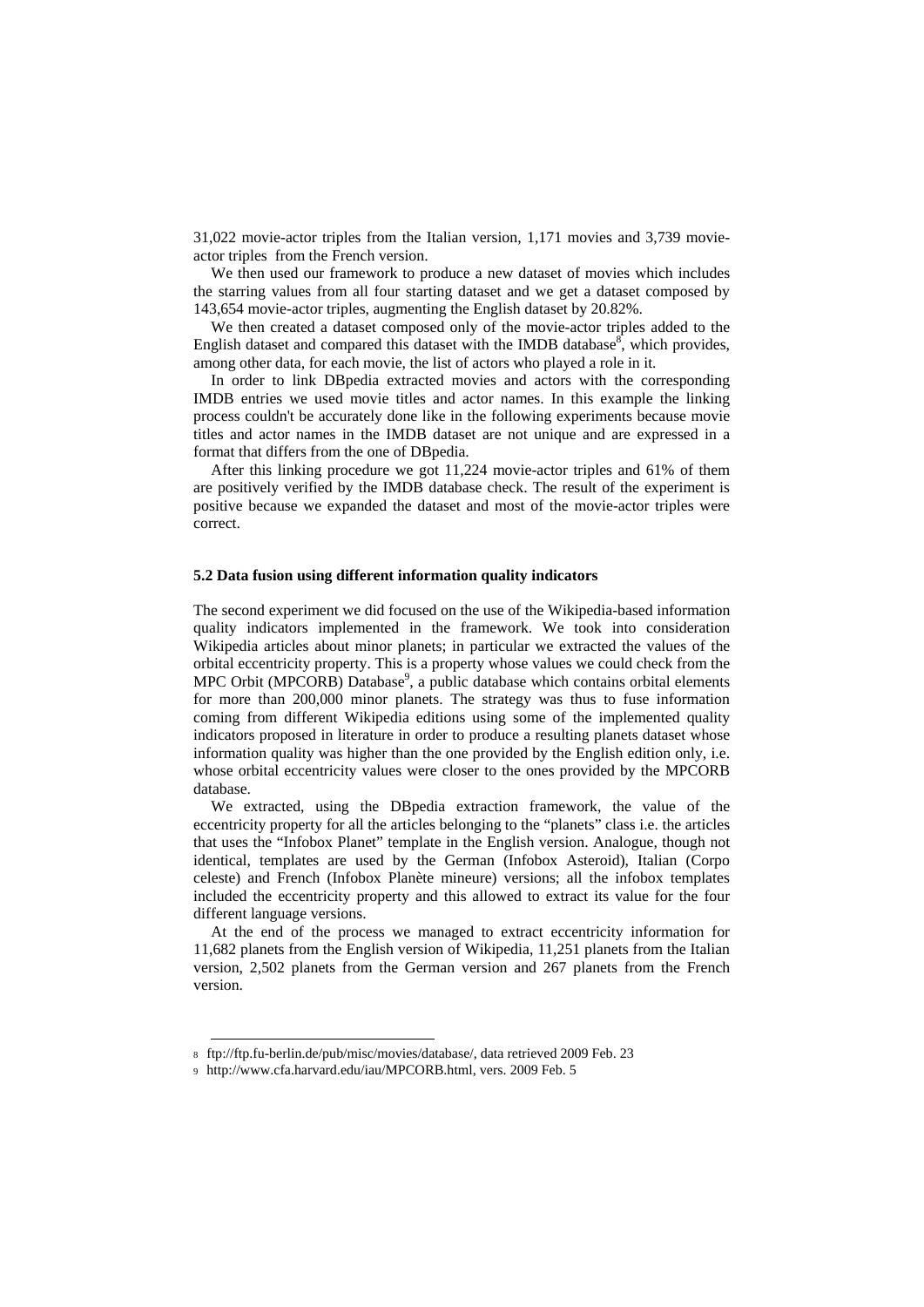The subset of planets we took into consideration for the experiment was composed of all the planets included in both the English and MPCORB dataset and at least in one of the other datasets. In order to link DBpedia extracted planets with the MPCORB planets we used the name of the planet, which is unique. The final dataset was composed by 11,033 planets.

We then built an "ideal" selection of planets, choosing, for each planet, the data coming from the language version whose eccentricity value is closest to the one provided by the MPCORB dataset; this ideal selection was composed of 9.937 planets extracted from the English version, 962 from the Italian version, 127 from the German version and 7 from the French version. Using this selection it was possible to improve the quality of the data (measured as the sum of the absolute differences between the eccentricity value provided by DBpedia and the MPCORB's eccentricity value) by 17.47% in respect to a selection which just chose all values from the English version.

We then tried five different data quality indicators in order to see which one performed better and thus were able to create a selection which is as close as possible to the "ideal" selection; the results are shown in Table 3.

**Table 3.** Second experiment, performance of the information quality indicators tested

| I.O. indicator        | Percentage of planets correctly selected |
|-----------------------|------------------------------------------|
| Edits number          | 10.16%                                   |
| Filtered edits number | 69.49%                                   |
| Unique editors number | 11.28%                                   |
| Accesses number       | 19.43%                                   |
| Last update date time | 42.38%                                   |
|                       |                                          |

The evaluation of the articles using the number of filtered edits is the one that performed better; 69.49% could be considered a good results but in this case, in which in more than 90% of the articles the information quality is higher in the English version (see "ideal" selection above), the final performance is worse in comparison to an approach which chooses all values from the English version so the final result for this experiment can't be considered positive. The information quality indicators proposed in most of the literature seem to work not very well, at least for this class of objects; one of the reason for poor performances of two of the edits-related indicators could be that we assumed that each edit operation added the same value to an article but, depending on author, size/type of content and other parameters the operation can increase (or, in some cases, decrease) the quality of an article at various levels. There are some parameters which can help us from this point of view (e.g. the minor parameter that we use for the filtered edits indicator) but we also have to take into consideration that the decision on marking an edit operation as minor is left to its author so in some cases the attribute could be unreliable.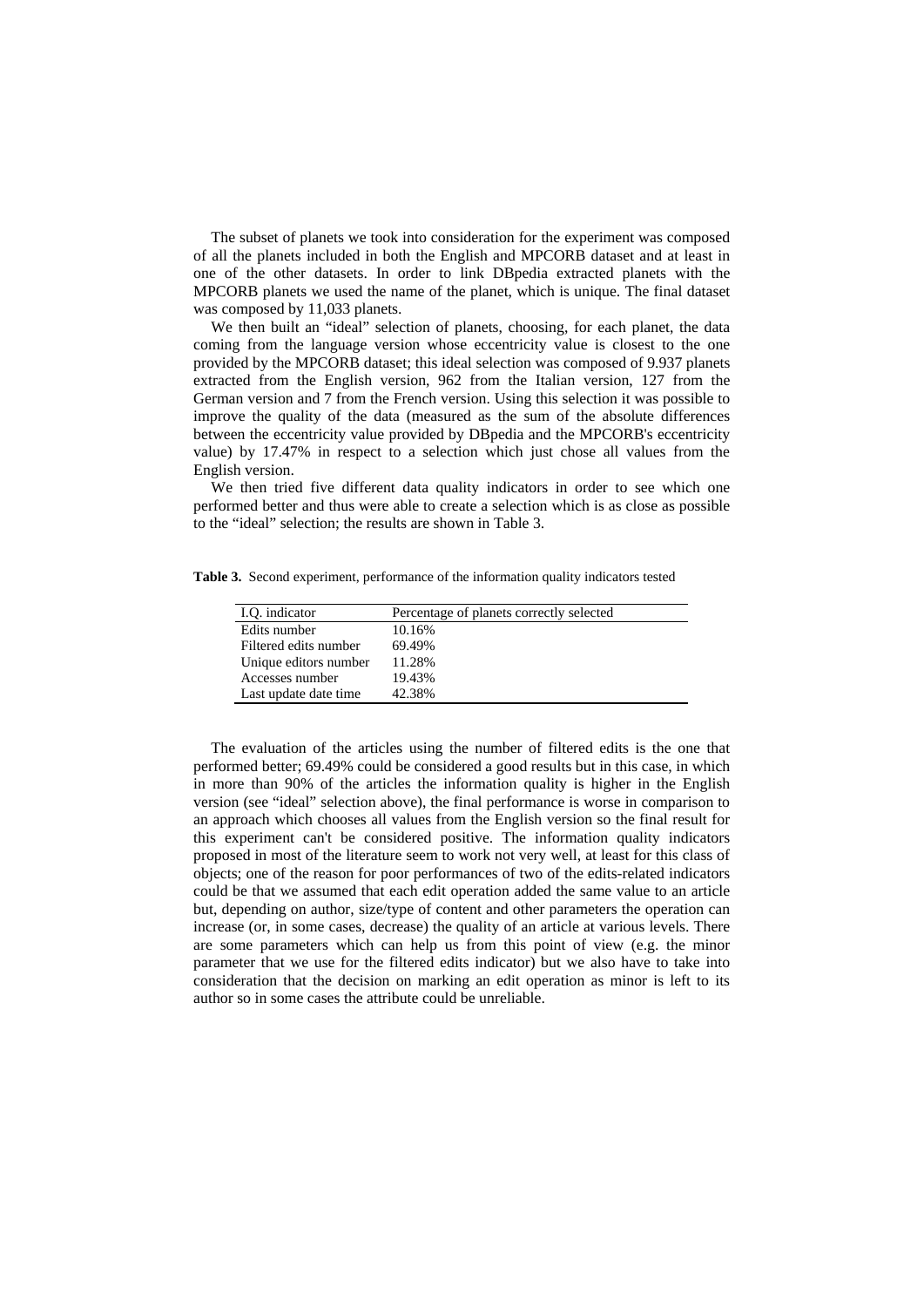#### **5.3 Data fusion based on geographic provenance**

The third experiment we did focused on the use of a promising information quality indicator: the geographic provenance. Our hypothesis was that for the class of objects that have a geographic provenance or localization (e.g. cities or people), data should be more accurate if taken from the Wikipedia version of the country they are related to. We took into consideration Wikipedia articles about cities; in particular we extracted the population data of Italian cities. We chose to focus on Italian cities because a public and up-to-date database providing data about cities population is available from the ISTAT (the national statistical institute of Italy) Web site $10$ .

We extracted, using the DBpedia extraction framework, the value of the population property for all the articles that used the "Infobox CityIT" template in the English version. The analogue template used for the Italian version (the only non-English version considered in this experiment) was "Comune".

In order to link DBpedia cities with ISTAT database's cities we used the ISTAT code, which is a unique identifier assigned to Italian cities; we got that code from the Geonames database dump<sup>11</sup> through the DBpedia - Geonames links dataset<sup>12</sup>.

At the end of the process we managed to extract population information for 7,095 Italian cities from the English version of Wikipedia and 7,055 Italian cities from the Italian version.

The subset of cities we took into consideration for the experiment was composed of all the cities included in the English dataset and also in both the ISTAT and the Italian dataset. The final dataset was composed of 6,499 cities.

Following our initial hypothesis, we argued that Wikipedia articles about Italian cities were more accurate in the Italian Wikipedia Version. We thus compared population data of both the English and the Italian datasets with the data provided by ISTAT and these were the results: for 59% of the cities Italian data was more accurate (closer to ISTAT data); for 13% of the cities the quality was the same in both the datasets and for the remaining cities (28%) English data was more accurate. The final result for this experiment can be considered positive because the information quality of the resulting dataset is better in respect to an approach which chooses all values from the English version. This result confirmed our initial hypothesis; for articles with strong geographic localization characteristics as cities data should be more accurate if taken from the Wikipedia version of the provenance country.

-

<sup>10</sup> http://demo.istat.it/bilmens2008gen/index02.html, data retrieved 2009 Feb. 13

<sup>11</sup> http://download.geonames.org/export/dump/IT.zip, data retrieved 2009 Feb. 13

<sup>12</sup> http://downloads.dbpedia.org/3.2/links/links\_geonames\_en.nt.bz2, data retrieved 2009 Feb.

<sup>16</sup>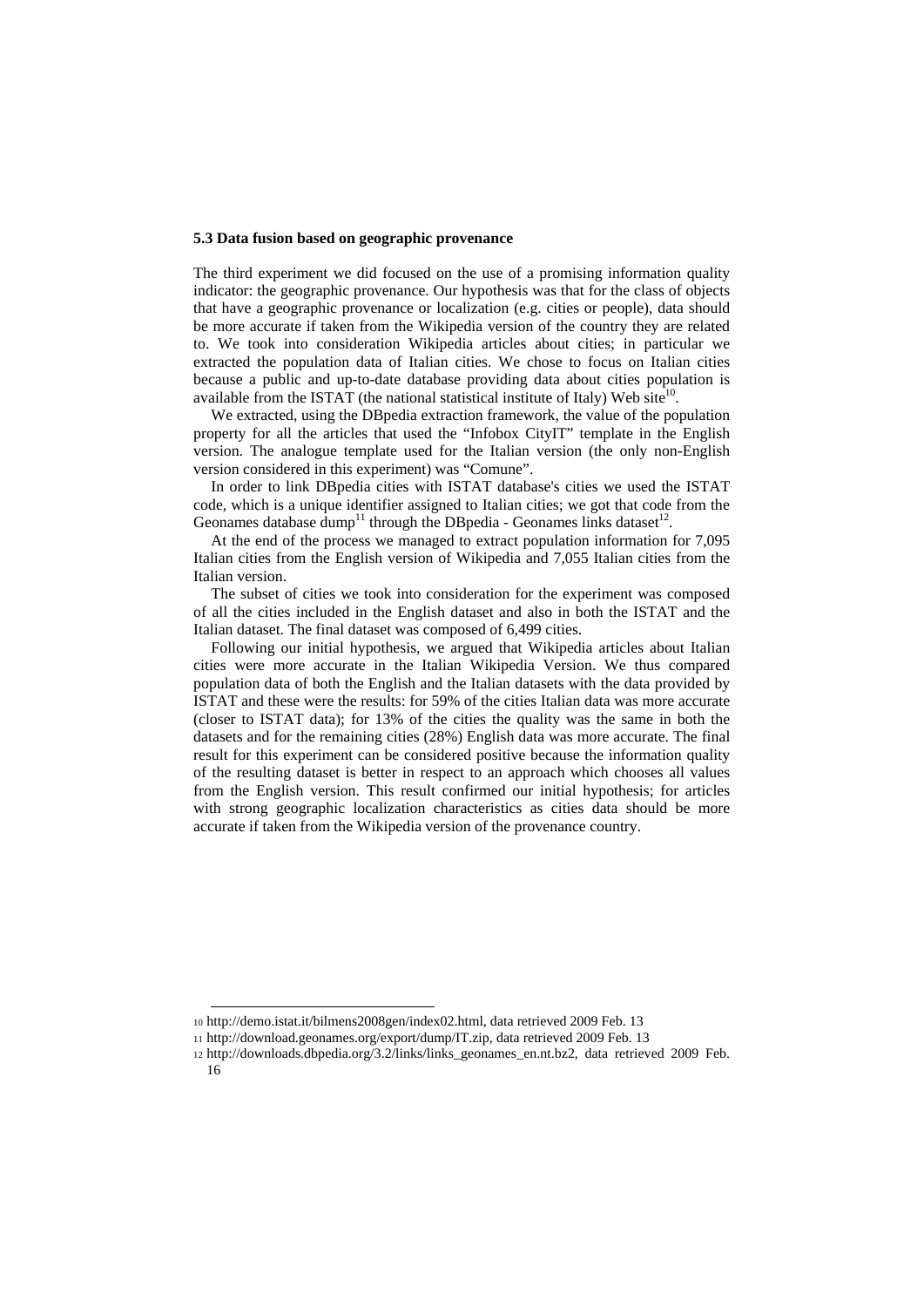### **6 Conclusions and Future Work**

We presented the first version of a framework which is able to perform data fusion among different RDF datasets and which provides several conflict resolution strategies. We tested the framework in the Wikipedia/DBpedia domain, fusing data extracted from different Wikipedia language versions and we demonstrated that in some cases it is possible to increase the quality of the extracted information compared to extracting from the English Wikipedia edition only.

The results of the experiments were not always positive. As the quality of data within the English Wikipedia edition is already relatively high, it was difficult to improve data from the English edition with data from other editions. On the other hand, as the datasets that were extracted from other editions were relatively sparse, the solution proposed should work much better for augmenting a non-English Wikipedia version with the information extracted from the English version.

The geographic provenance of a DBpedia object is a promising indicator for quality evaluation, so one of the directions for future works will be an improvement of its implementation. An improvement of the other indicators is also desirable, especially in the direction of allowing to express the score with an higher level of granularity: as an example consider the possibility to have the last update date referred not to the whole page but to a fragment of it (a row of an infobox), this would give us the possibility to evaluate the currency of a single property instead of the currency of the page. We also have to proceed in the direction of fusing more Wikipedia editions; we tested our framework with four editions but adding other language versions can add more (potentially good) sources and in this way improve the information quality of the final dataset.

## **References**

- 1. Bizer, C.: Quality-Driven Information Filtering in the Context of Web-Based Information Systems. PhD thesis, Freie Universität Berlin (2007)
- 2. Auer, S., Bizer, C., Lehmann, J., Kobilarov, G., Cyganiak, R., Ives, Z.. Dbpedia: A nucleus for a web of open data. Proceedings of ISWC07 (2007)
- 3. Bleiholder, J. and Naumann, F. 2008. Data fusion. ACM Comput. Surv. 41, 1 (Dec. 2008), 1-41. DOI= http://doi.acm.org/10.1145/1456650.1456651
- 4. Naumann, F., Bilke, A., Bleiholder, J, Weis, M.: Data Fusion in Three Steps: Resolving Schema, Tuple, and Value Inconsistencies. IEEE Data Engineering Bulletin 29(2):21-31 (2006)
- 5. Lih, A.: Wikipedia as Participatory Journalism: Reliable Sources? Metrics for Evaluating Collaborative Media as a News Source. Proceedings of the Fifth International Symposium on Online Journalism (2004)
- 6. McGuinness, D. L., Zeng, H., Pinheiro da Silva, P., Ding, L., Narayanan, D., Bhaowal, M.: Investigations into trust for collaborative information repositories. Workshop on the Models of Trust for the Web (MTW'06) (2006)